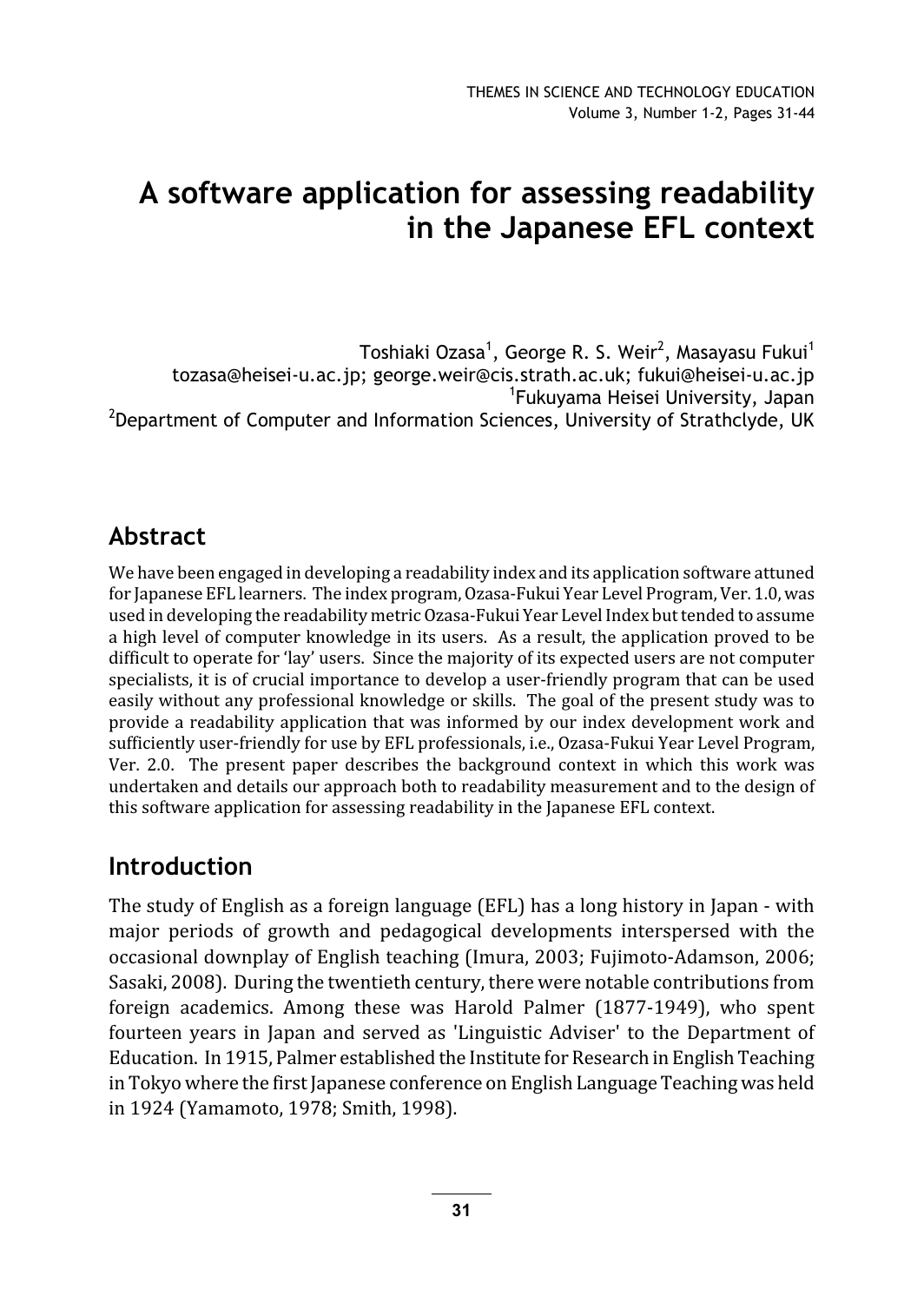Palmer's contribution was especially noteworthy for its emphasis upon practical methods of learning, but he also stressed the need to manage the 'gradation' of learning materials: 'In the ideal course […] the course itself will be divided into appropriate stages, each of which will be marked by an increased capacity on the part of the student for assimilating and using language-material' (Palmer, 1921:67). Palmer appreciated that 'the rate of progress on the part of the student will depend very largely on the manner in which the vocabulary is graded' (Palmer, 1921:68) but went beyond vocabulary to recognize that 'gradation can and must also be observed in the study of the semantic aspect of a language' (Palmer, 1921:69). Such emphasis upon gradation in the vocabulary and semantic aspects of Japanese EFL learning materials, underpins the work reported in the present paper. A key requirement in support of appropriate gradation of language learning materials is the facility to gauge the comparative readability of texts.

## Readability

In previous work, we completed a quantitative diachronic analysis of fourteen sets of Japanese EFL textbooks and submitted a report entitled "A Quantitative Analysis of the English Textbooks of Meiji, Taisho and Early Showa Era," for research funded by the Grants-in-Aid for Scientific Research ((c)1, No. 19520535) of the Japan Society for the Promotion of Science. This was a quantitative analysis of Japanese EFL textbook corpora in which indices of their vocabulary and readability were computed, compared and interpreted from an historical perspective, using corpus analysis techniques. The fourteen sets of English textbooks consisted of five books each, giving a total of 70 books (see Table 1 for details).

Our analysis of this corpus, focused on seven features: (1) Overall tokens, (2) Cumulative overall tokens, (3) Types, (4) Cumulative types, (5) New types, (6) New Types / Tokens Ratio and (7) Readability. In the readability analysis, in particular, Flesch Reading Ease and Flesch-Kincaid Grade Level were employed as analytical tools.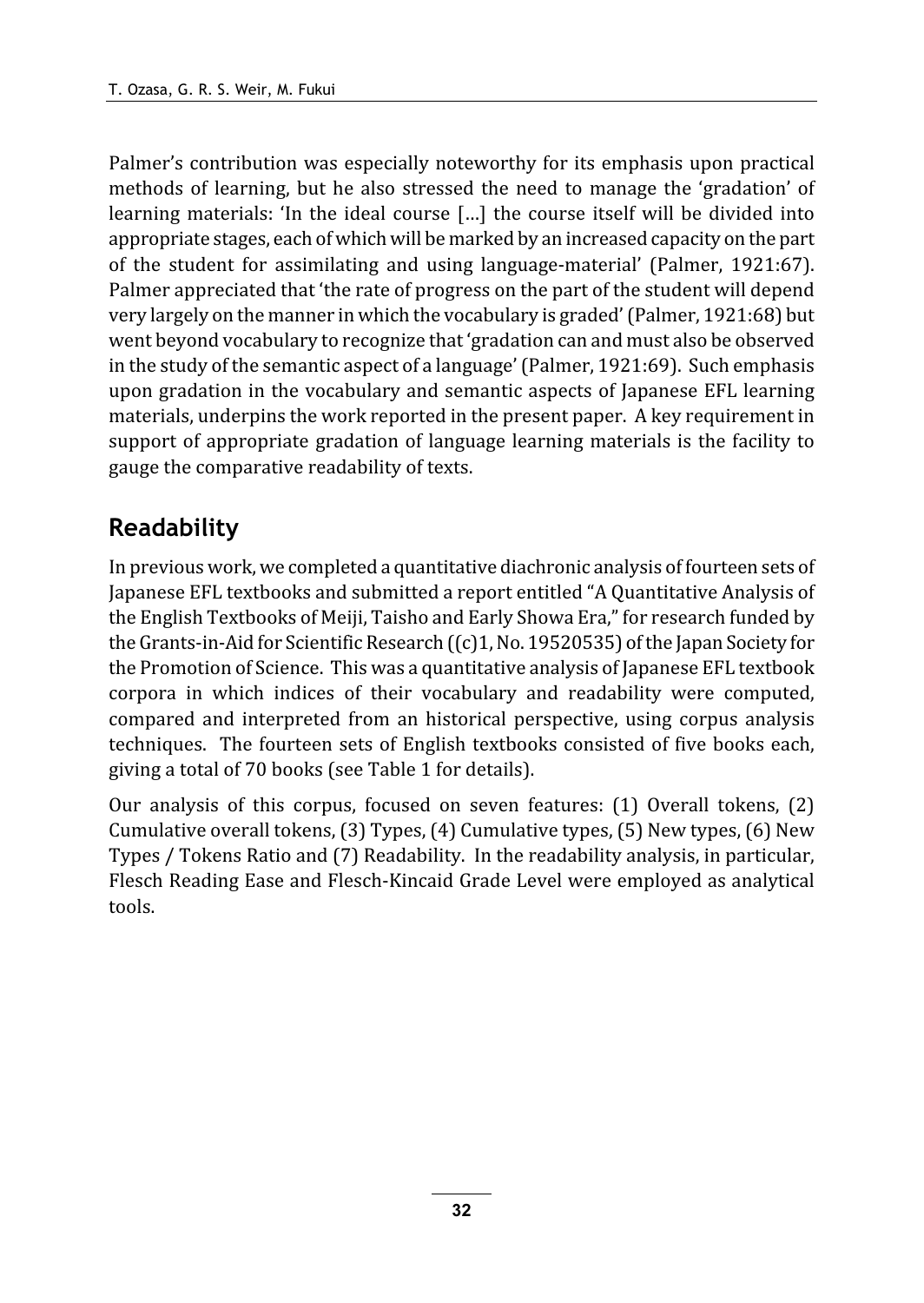| Title                                                                                   | Author(s)                                         | Short name   |
|-----------------------------------------------------------------------------------------|---------------------------------------------------|--------------|
| Sanders' Union Readers                                                                  | Sanders (1861-63)                                 | Union        |
| <b>New National Readers</b>                                                             | Barnes (1883-84)                                  | National     |
| English Readers: The High School Series                                                 | Dening (1887)                                     | Dening       |
| Seisoku Mombusho Eigo Tokuhon<br>(Education Ministry English Readers)                   | Education Ministry (1889)                         | Seisoku      |
| <b>Standard Choice Readers</b>                                                          | Shobido (1902)                                    | Choice       |
| Kanda's New Series of English Readers<br>(Revised Edition)                              | Kanda (1903)                                      | Kanda NSER   |
| The Globe Readers                                                                       | Okakura (1907)                                    | Globe        |
| New English Drill Books                                                                 | Kumamoto (1907)                                   | Drill        |
| Girls' Taisho New Readers                                                               | Tsuda & Kumamoto (1916)                           | Taisho       |
| The Standard English Readers                                                            | Palmer (1926-27)                                  | Standard (P) |
| The Standard English Readers                                                            | Takehara (1932)                                   | Standard (T) |
| Girls' Pacific Readers                                                                  | Sawamura (1939)                                   | Pacific      |
| New Jack and Betty: English Step by Step<br>$(1,2,3)$ , New High School English $(1,2)$ | Hagiwara et al. (1952)                            | Jack & Betty |
| Sunshine English Course (1,2,3),<br>Sunshine English Course (1,2)                       | Shimaoka et al. (1996),<br>Tsuchiya et al. (1997) | Sunshine     |

Table 1. Details of the textbook Corpus

Figures 1 and 2 show what we obtained from the Flesch Reading Ease and Flesch-Kincaid Grade Level analyses. A detailed critical evaluation of the results of these readability analyses revealed that they were not accurate enough to portray various features of the English text for the textbooks in focus. These indices were not considered adequate for differentiating the sentential difficulty of each textbook; the results did not seem to match professional insight on the readability of the analyzed textbook corpora. In addition, the results of these 'simple' readability analyses were somewhat different from those obtained through analyses using other indices, such as overall tokens, etc. While part of the reason for this result may be the nature of readability itself, as essentially orthogonal to lexical indices, the unsatisfactory outcome of the analysis may also have been due to the inherent deficiency in the index tools themselves. In large measure, this consideration motivated our present study into readability.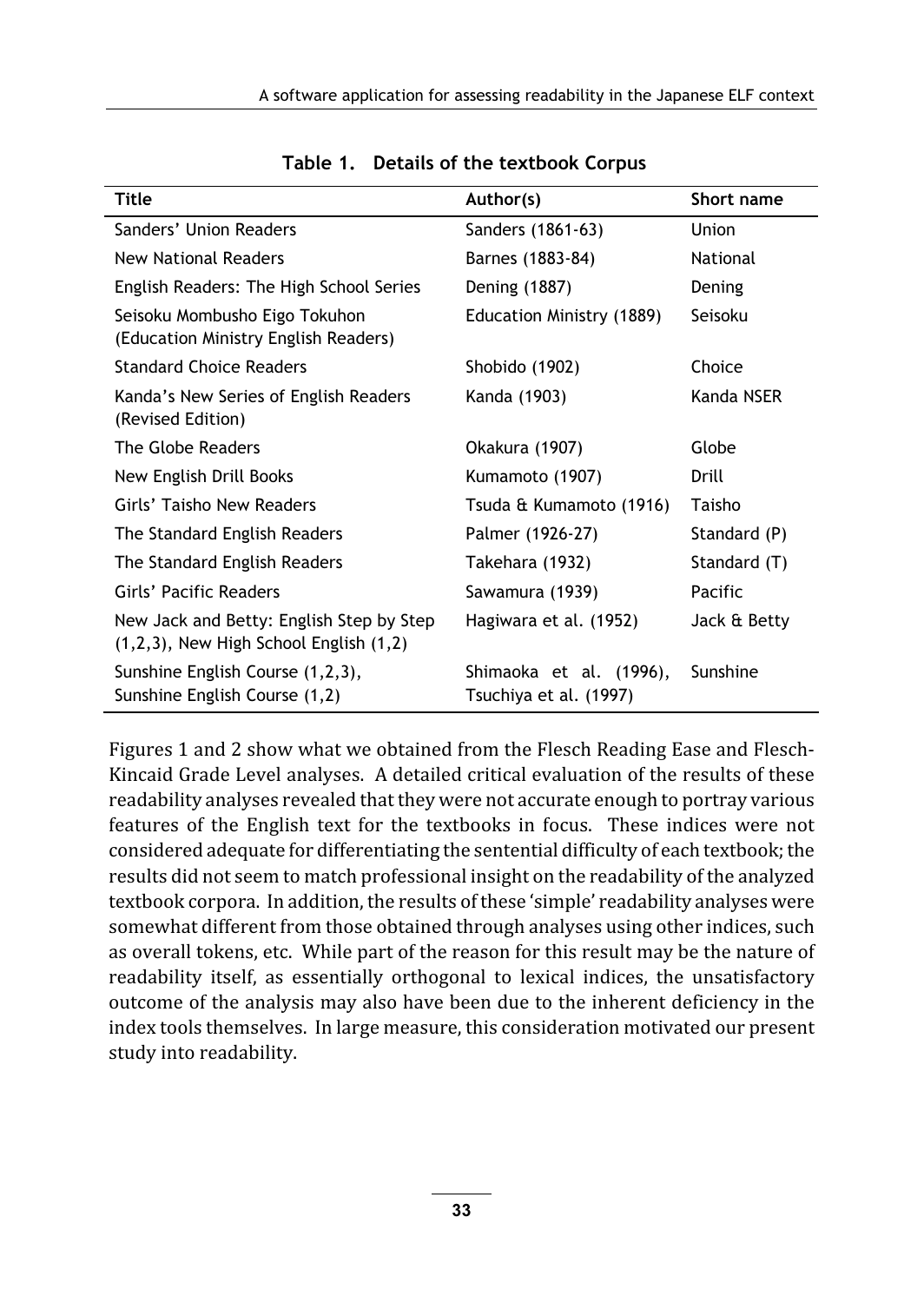

Figure 1. Flesch Reading Ease



Figure 2. Flesch-Kincaid Reading Ease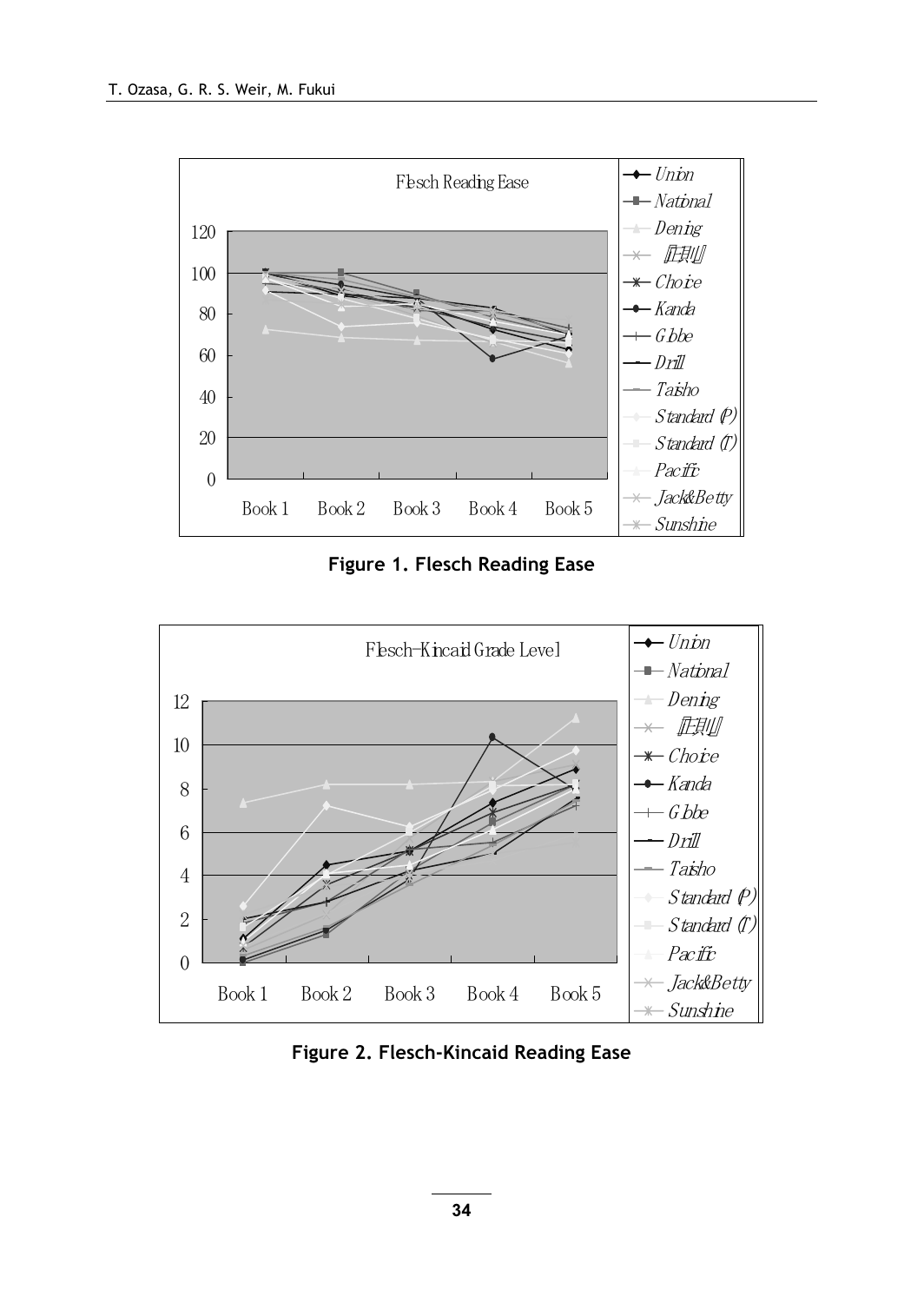The common presumption in readability measurement is that texts with short sentences and short words are more easily read and comprehended by the average reader. With this in mind, readability measures usually focus on features such as average sentence length (ASL) and average word length (AWL). While for many texts this assumption is appropriate, there are also many instances of texts with short but complex words and short but obscure sentences. For such examples, most readability measures would award 'good' readability scores, although most human readers may consider these texts 'difficult'. According to Connaster (1999), 'readability formulas fail to predict text difficulty' and he suggests that "text difficulty" is 'a perception of the reader and therefore cannot be objectively calculated by counting syllables, word length, sentence length, and other text characteristics'.

The perceived readability of any text can be understood as a complex function of the textual content and the reader's knowledge and language experience. The apparent need to accommodate the human reader's perspective in such measures, leads Oakland and Lane (2004) to recommend the use of 'readability methods that consider both quantitative and qualitative variables and are performed by seasoned professionals'.

Such comments challenge the notion that readability may be gauged independently of any individual reader, yet Palmer's comments on the need for 'gradated materials' remind us of the educational requirement to gauge EFL reading materials. Indeed, this may plausibly be achieved, without recourse to individual readers, by reference to recognized educational standards. In the following, we propose such a principled approach as a method of rating texts relative to 'difficulty criteria' that are tied to the Japanese EFL teaching context.

In developing a readability index attuned for Japanese EFL learners, we followed an approach recommended in Weir & Ritchie (2006), and Anagnostou & Weir (2006; 2007). In the Japanese context, this work has led to the development of a 'year level index' measurement (presently, represented as the Ozasa-Fukui Year Level Index, Ver. 2.1). Unlike 'traditional' readability measures (such as Flesch Reading Ease and Flesch-Kincaid Grade Level), we employ a non-linear function for this readability index, using the 'Gompertz curve approximation method'. This was computed, using a newly developed subjective readability evaluation of one set of Japanese EFL textbooks as a dependent variable and a previously developed linear function as an independent variable. As a dependent variable, the following expression [1] was used: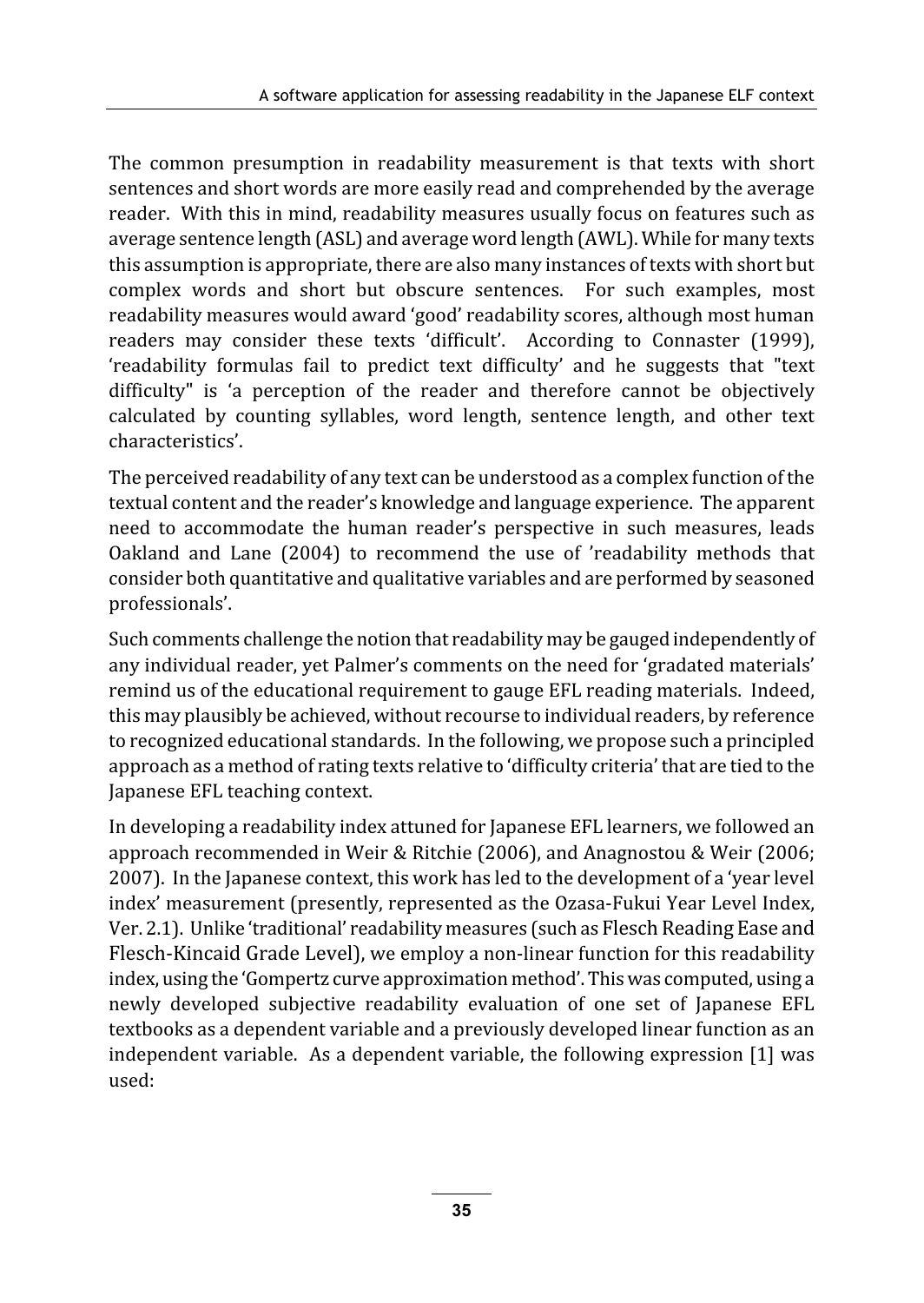$[1]$  Diff = 0.0995\*Words/S + 0.4302\*Syllables/W + 0.9800\*WordDiff/W + 0.0633\* IdiomDiff/S + 0.2815

In previous work, we used the quantitative or objective textbook-based criterion measure as a dependent variable. However, a detailed qualitative examination of the results through multiple regression analyses revealed that this objective measure was not optimal as a criterion to guarantee coverage for the computation function. In order to improve the effectiveness of this expression, we developed a new readability criterion which is based on the intuitive judgment of 126 sentences from one set of Japanese EFL textbooks by four experienced Japanese EFL teachers. Each of these 'informants' is familiar with EFL textbooks and is practiced in teaching at middlegrade schools in Japan.

The following solution of the 'Gompertz curve' approximation method computed in this study, proved to be highest in predictive power  $(r^2=824)$  of the four non-linear methods simultaneously computed (see Table 2 and Figure 3). Using regression analysis, the resultant non-linear function NewDiff [2] was derived, using the previous function Diff as an exponent, i.e.,  $NewDiff = a \exp(-bc^{Diff}) + d$ .

 $[2]$   $NewDiff = 4.535 \times exp(-22.223 \times 0.345^{0.0995 \times Words/S + 0.4302 \times Syllables/W + 0.9800 \times WordDiff/W + 0.0633 \times 1diomDiff/S + 0.2815 } + 0.953$ 

In Ozasa & Weir (2009), the coefficients of correlations were computed between Ozasa's readability judgment (criterion) and the practical measurements of Ozasa-Fukui Year Level, Flesch-Kincaid Grade Level and Flesh Reading Ease, and the results were compared across the three coefficients. This revealed that Ozasa-Fukui Year Level was the most powerful in differentiating the readability of the selected 84 EFL sentences  $(r = 0.9041)$ . It also emerged that the coefficient between Ozasa's criterion and Flesch-Kincaid Grade Level was remarkably high (r = 0.7137), much higher than that between the criterion and Flesch Reading Ease ( $r = -0.4396$ ).

| <b>Description</b>        | <b>Optimal solution</b> |
|---------------------------|-------------------------|
| a                         | 4.535                   |
| b                         | 22.223                  |
| C                         | 0.345                   |
| d                         | 0.953                   |
| No. of data used          | 126                     |
| Least square value        | 45.568                  |
| r (evaluation/prediction) | 0.908                   |
| -2                        | 0.824                   |

Table 2. 'Gompertz curve' approximation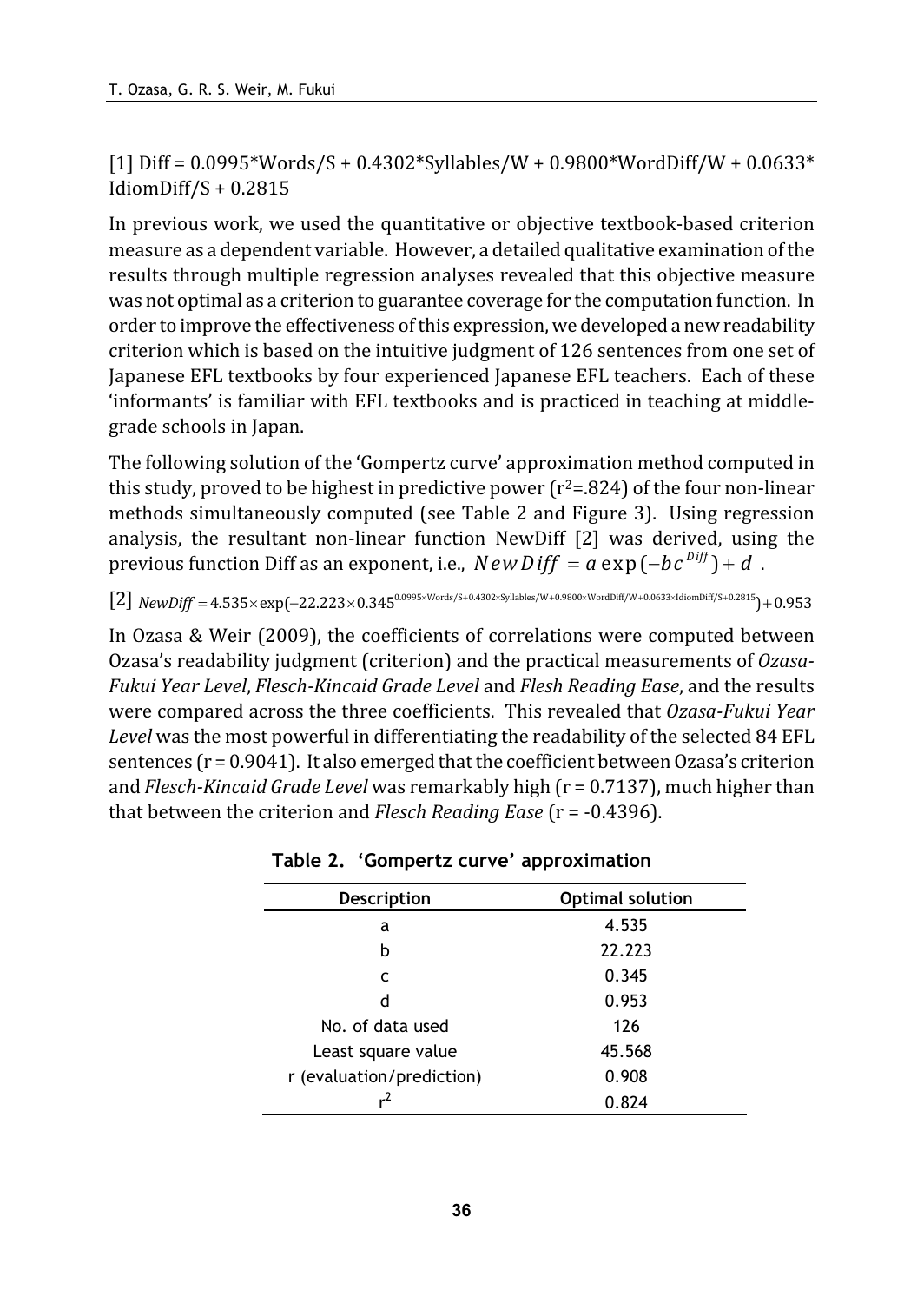

Figure 3. 'Gompertz curve' approximation

A comparative analysis of the standardized measurement data conducted in Ozasa & Weir (2009) also revealed that Ozasa-Fukui Year Level was more powerful in differentiating Book 1 texts, and that Flesch- Kincaid Grade Level was generally more powerful in differentiating the texts of higher years. In general, however, there were not clear quantitative differences observed between the measurements of the two indices.

The analyses carried out in Ozasa & Weir (2009) were two-fold, a criterion based analysis and criterion-less comparison of the two types of measurements. The criterion-based analysis succeeded in producing a clear-cut conclusion as to the relative efficiency of the three indices in question. In contrast, the criterion-less comparison failed to produce a persuasive or consistent conclusion as to the relative efficiency of the two analyzed indices.

The approach to readability measurement that we have developed combines 'traditional' factors such as average words per sentence and average syllables per word, with Japanese specific factors such as a measure of word difficulty, based upon the JACET list of basic English words (JACET, 2003), with the addition of two further Japanese-specific factors, viz., a measure of idiom difficulty and a sentence difficulty factor based upon the judgment of our panel of Japanese EFL experts. The resultant program allows the analysis of sentences of more extensive texts and produces an index value that indicates the approximate year level difficulty, relative to Japanese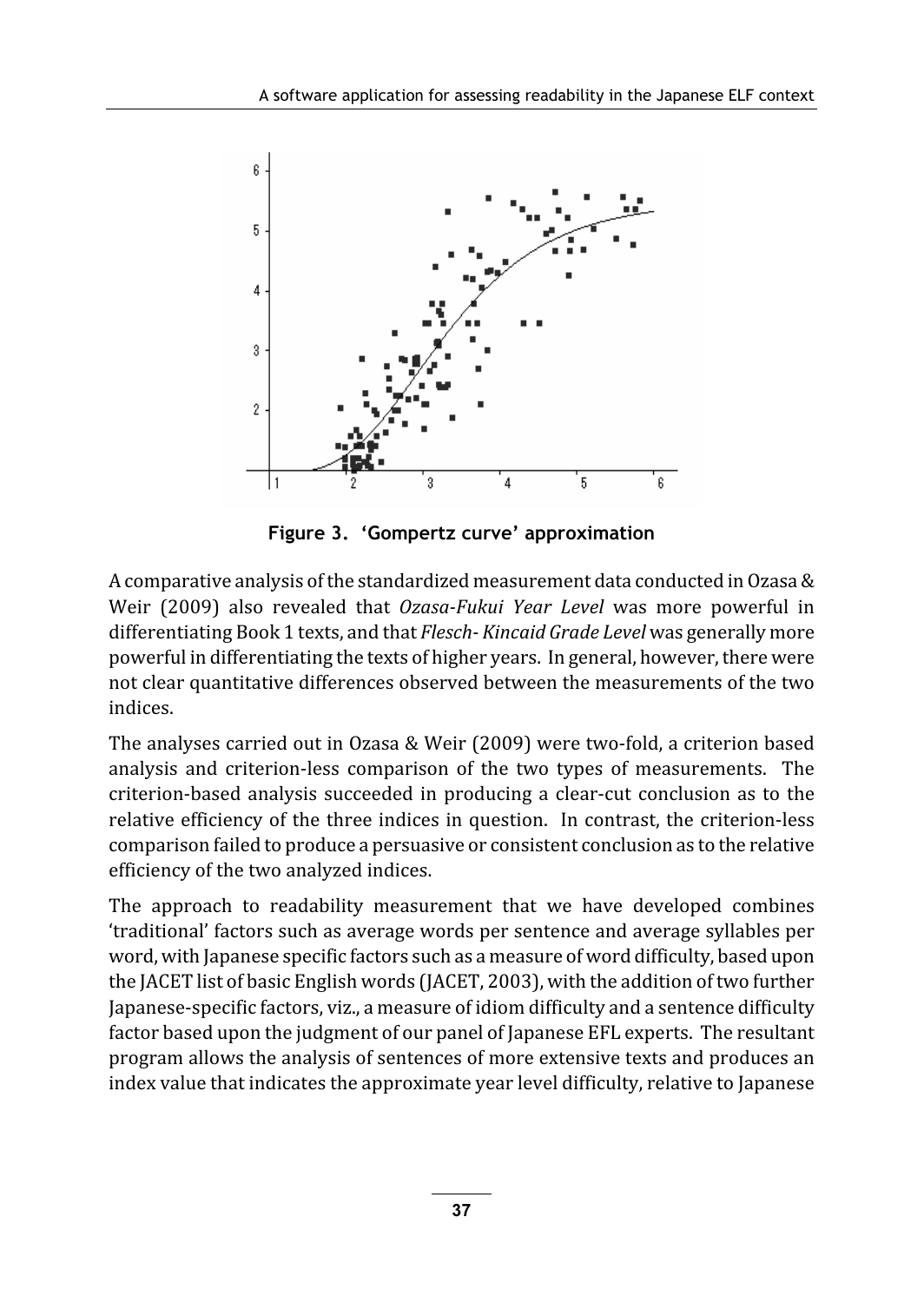High School standard. This is intended to be of direct application in the Japanese EFL context, with a specific view to enabling direct assessment of target texts for use in EFL teaching.

Having evaluated the new readability index from an empirical perspective, our attention turned to delivering a version of the associated software application that would be useful in applying the readability index. This entailed a series of design changes, especially with regard to the system's user interface, since the original purpose for the software system had been development and testing of our technique for readability measurement rather than the general application of such an index in the field of EFL.

The prototype software application, i.e., Ozasa-Fukui Year Level Program, Ver. 1.0, which was used in developing Ozasa-Fukui Year Level Index, was not originally intended for use by EFL teachers. In consequence, while it could be used effectively by its developers, it was difficult to operate for 'lay' users. With a view to future application of readability assessment in the Japanese EFL context, we sought to provide a readability application that was informed by our index development work and sufficiently user-friendly to be employed by EFL professionals.

# Software application

With a view to providing a usable tool for professional EFL readability assessment in the Japanese EFL context, we have developed the Ozasa-Fukui Year Level Program v.2. In the following, we outline the features of this program and detail some of our recent developments that aim to enhance the accessibility of the system. The main program display is illustrated in Figure 4.

This display shows the four windows that make up the analysis program. Top right is the set of main controls whereby the user may specify the required operations on a specified sample text. The text being analysed is displayed in the top left window, while the results of analysis are shown in tabular form (bottom left) and in graph form (bottom right). Following this initial design (Version 1), we sought to enhance the system in three respects: (1) simplification of the main menu, (2) multilingualization of the main menu, and (3) addition of an on-line help function.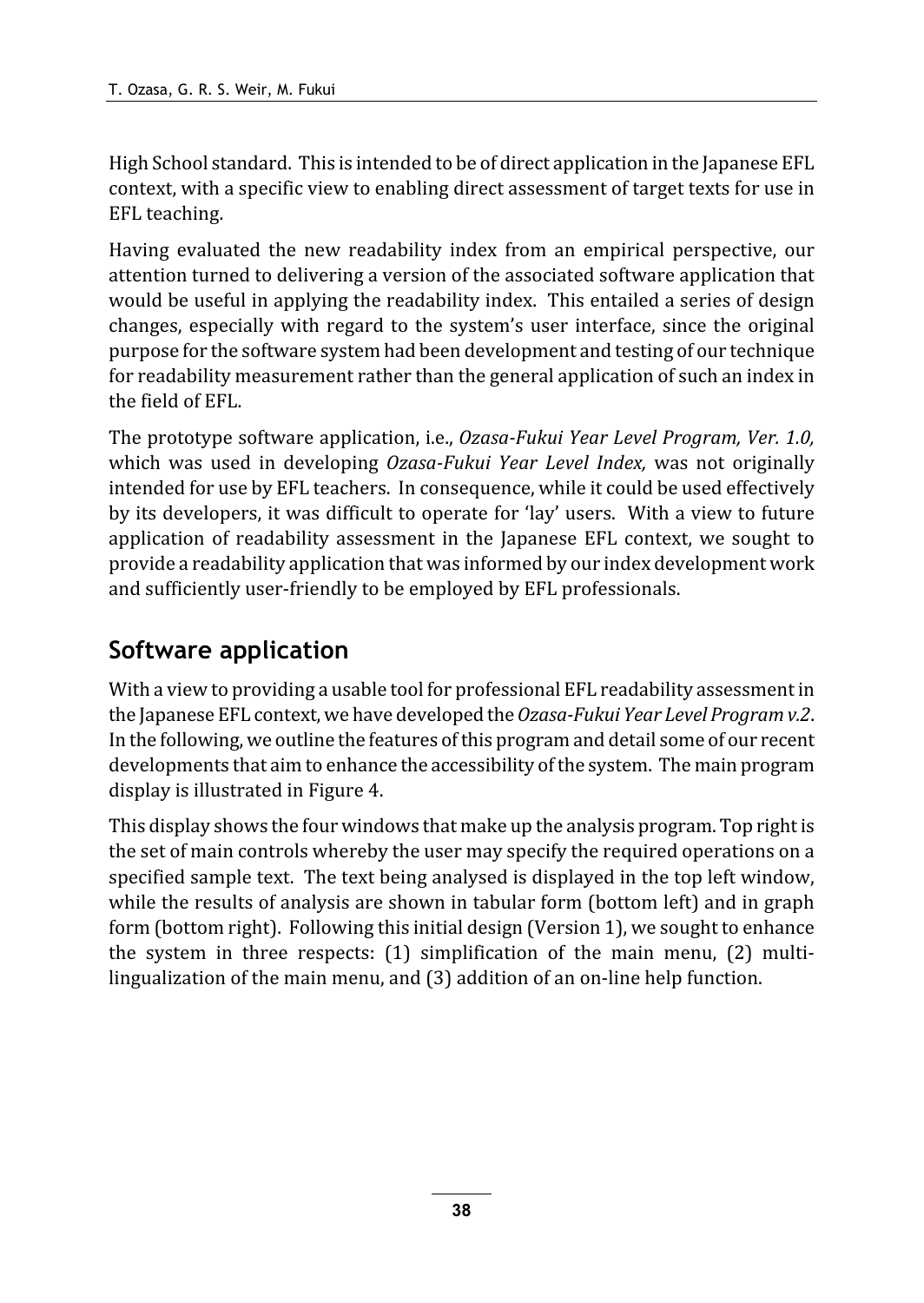

Figure 4. Main display of Ver. 1

### Menu simplification

Simplification of the main menu was considered a crucial factor in determining the usability of the Ozasa-Fukui Year Level Program. An over-complex main menu, with an excessive range of functional options, might confuse general users. In part, this complexity had arisen as a result of developing the system to meet two distinct, but associated needs. In the first place, the software was developed to permit experimentation with readability measurement. This required a variety of functions that permitted the user to modify the underlying measurement criteria. Subsequently, the system was directed more toward the application of the derived readability measurement technique. In this latter purpose lies its greatest potential user population, but such users are unlikely to require the underlying functionality that allows modification of the underlying measurement. Therefore, we sought in the system re-design to achieve a greater separation between the functionality of readability index development and the functionality of readability measurement.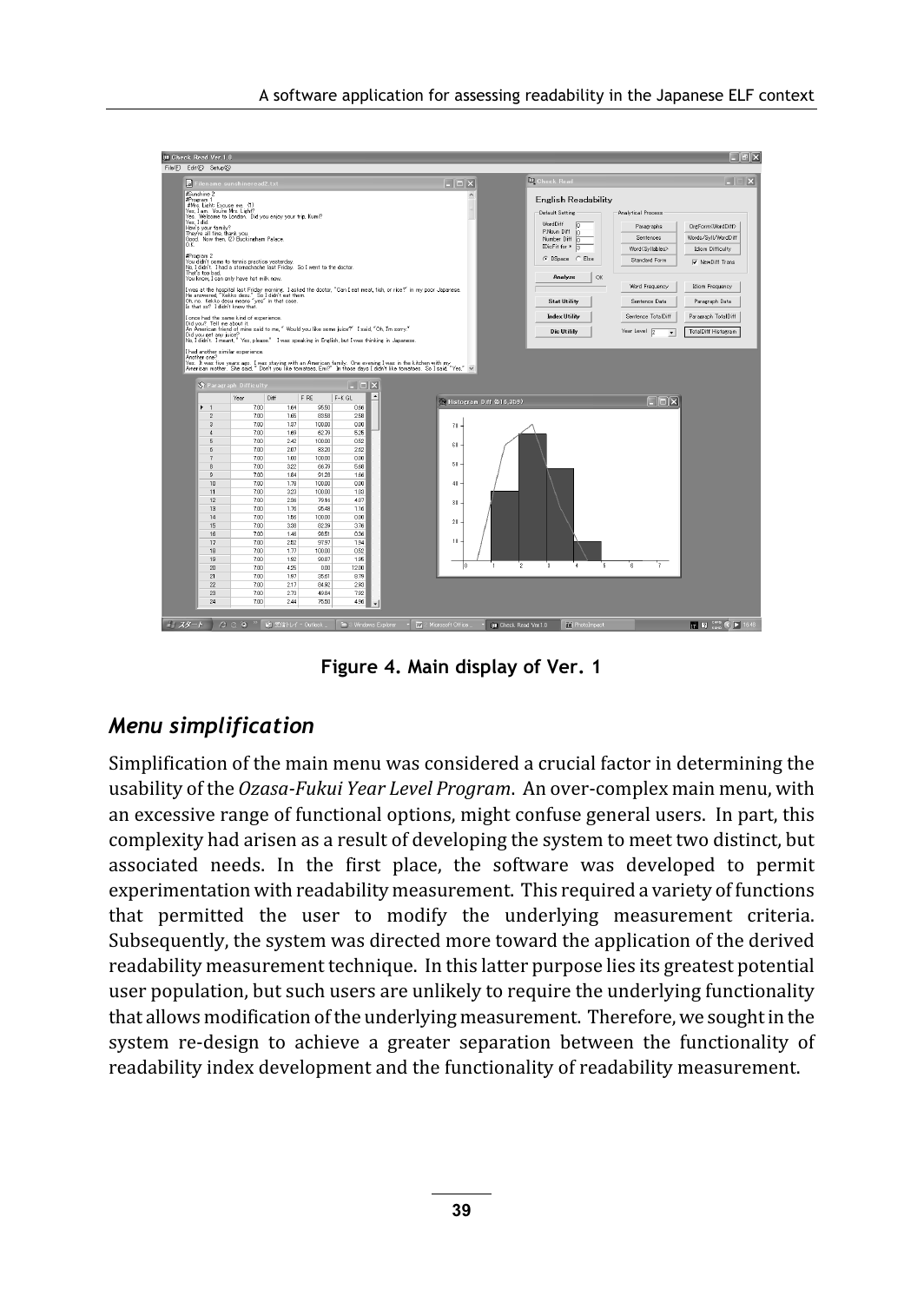This principle of separate functionality, allowed us to focus on simplifying the main menu, in order to limit the number of buttons to those essentially required for readability measurement, and to isolate the other functions – those more closely related to readability index development – from the main menu. We also introduced coloured button labels to distinguish less commonly accessed options from the more commonly used control buttons. Our efforts in this direction resulted in a reduction from eighteen buttons, four text fields, three checkboxes and one pull-down menu, in the initial version, to thirteen buttons, one checkbox and two pull-down menus in Version 2 (Figure 5).



Figure 5. Revised Main menu

Multilingual menu The interface for the initial version of the Ozasa-Fukui Year Level Program was implemented in English. However, since the readability analysis method applied in our program is potentially applicable to texts in any language with users whose firstlanguage is not English, a user-selectable multi-lingual main menu was considered a desirable addition to Version 2 of the system. This was achieved by means of a separate configuration file that specifies language specific menu data. Thereby, the interface language can be switched without affecting other aspects of the program. The first extension in this vein was provision of a Japanese language option to display all main menu labels in Japanese rather than English (Figure 6).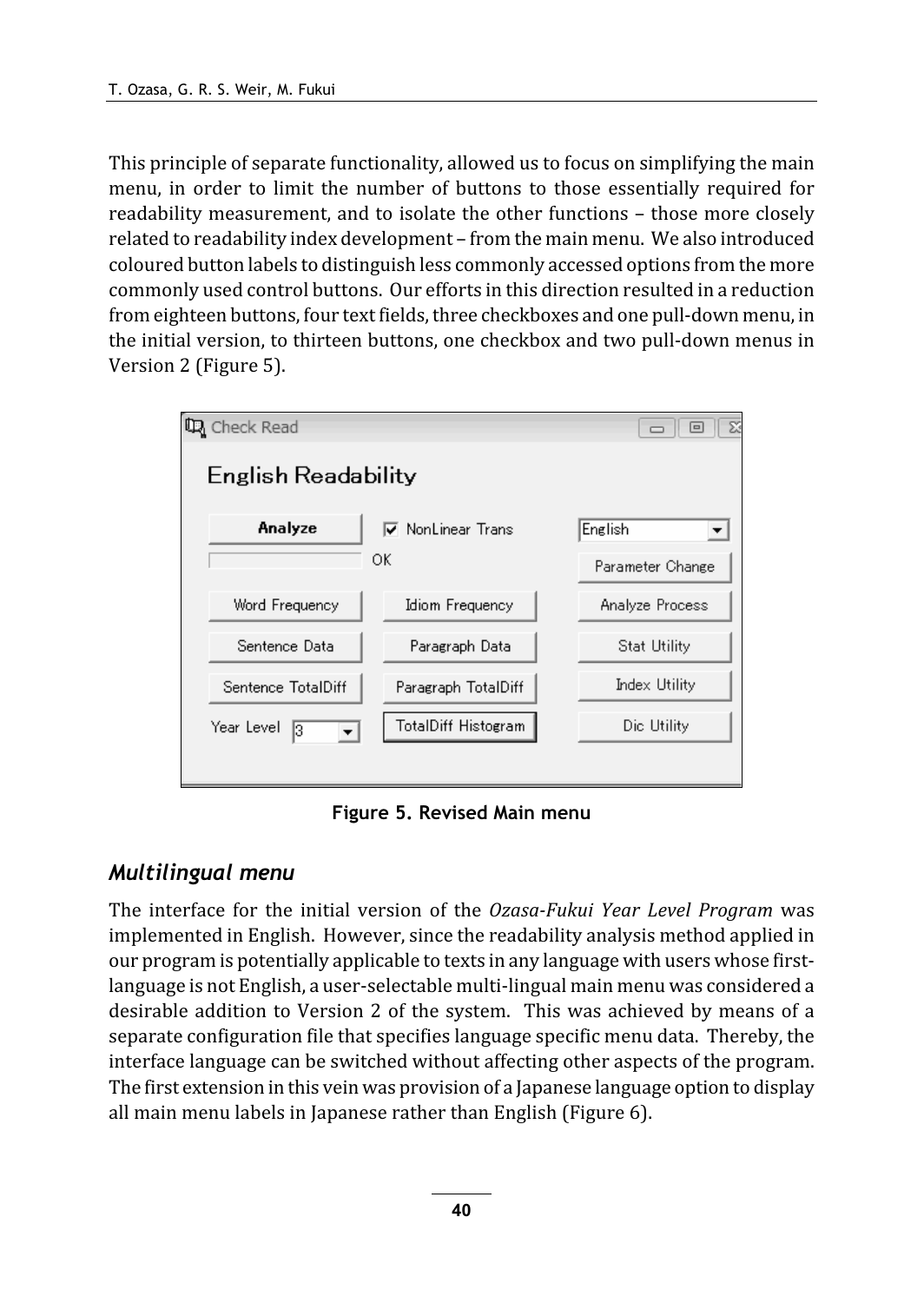| Q Check Read                                    |           | X<br>$=$  |
|-------------------------------------------------|-----------|-----------|
| 英文リーダビリティ                                       |           |           |
| 解析実行                                            | 非線形変換     | Japanese  |
|                                                 | ОК        | パラメータ設定   |
| 単語頻度                                            | 熱語頻度      | 解析過程詳細    |
| 文データ                                            | 段落データ     | 統計ユーティリティ |
| 文難易度                                            | 段落難易度     | 指標ユーティリティ |
| 学年レベル<br><b>Off</b><br>$\overline{\phantom{a}}$ | 難易度ヒストグラム | 辞書ユーティリティ |
|                                                 |           |           |

Figure 6. Japanese Main Menu

### On-line help facility

Finally, to enhance program usability, we integrated an on-line 'help' function. While this is presently available in Japanese, in due course, this will also reflect the user's choice of local language. Figure 7 shows the image picture of the current Japanese help display.

| a. Help                                                                                                                                                                                                                                                                                                                                                                                                                                                                                                                                                                                                                                                                                                                                                                                                                                                                                                                                                              | $\blacksquare$                                                                                                                                                                                                                                                                                                                                                                                                                                                    |
|----------------------------------------------------------------------------------------------------------------------------------------------------------------------------------------------------------------------------------------------------------------------------------------------------------------------------------------------------------------------------------------------------------------------------------------------------------------------------------------------------------------------------------------------------------------------------------------------------------------------------------------------------------------------------------------------------------------------------------------------------------------------------------------------------------------------------------------------------------------------------------------------------------------------------------------------------------------------|-------------------------------------------------------------------------------------------------------------------------------------------------------------------------------------------------------------------------------------------------------------------------------------------------------------------------------------------------------------------------------------------------------------------------------------------------------------------|
| . .                                                                                                                                                                                                                                                                                                                                                                                                                                                                                                                                                                                                                                                                                                                                                                                                                                                                                                                                                                  |                                                                                                                                                                                                                                                                                                                                                                                                                                                                   |
| 3.英文難易度測定について<br>メインメニューの使い方<br><b>D</b> <sub>3</sub> Check Read<br>最初にメニュー「ファイル-聞く】を使って、英文をエ<br>ディターに読み込みます。<br>英文リーダビリティ<br>次に、「解析実行」ボタンをクリックし、解析を実施し<br>ます。(これは必ず行う必要があります)<br>解析実行<br>「単語頻度」ボタンをクリックすると文中の単語数を表<br>示します。<br>OK<br>「热語頻度」ボタンをクリックすると文中の熟語数を表<br>示します。<br>単語相度<br>これらの表示の順番は辞書に登録された順番です。出力<br>結果でメニュー「編集-全コピー」を利用することで<br>女データ<br>Excelなどに結果を貼り付けることができます。<br>文雅易度<br>「文データ」ボタンをクリックすると1文当りの単語<br>数、1語当りの音節数、1語当りの単語難易度、1文当り<br>学年レベル Off<br>$\overline{\phantom{a}}$<br>の執語難易度が表示されます。<br>「段落データ」ボタンをクリックすると上で求めた値の<br>段落ごとの平均を表示します。<br>「文難易度」ボタンをクリックすると1文ごとの、小篠・福井の指標での評価、Flesch Reading Easeの評価、Flesch-<br>Kincaid Grade Levelが表示されます。<br>「段落難易度」ボタンをクリックすると上の値の段落ごとの平均が表示されます。<br>小篠・福井の指標では重回帰分析と非線形変換を組み合わせて評価しますが、この非線形変換を行うかどうかのチェックボ<br>ックスが右上にあります。デフォルトでは利用します。<br>「難易度ヒストグラム」ボタンをクリックすると「文難易度」や「段落難易度」で求めた小篠-福井の難易度のヒストグラ<br>ムを表示します。<br>「学年レベル」コンボボックスの値を設定すると、その学年の標準的な教科書で利用される難易度の頻度が折れ線グラフで<br>追加されます。これを見て自分の文章のパランスをチェックします。 | ▽ 非線形変換<br>Japanese<br>٠<br>パラメータ変更<br>AC4F3MRIESR<br>熱語頻度<br>段落データ<br>統計ユーティリティ<br>指標ユーティリティ<br>段落難易度<br>難易度とストグラム<br>辞書ユーティリティ                                                                                                                                                                                                                                                                                                                                  |
| バラメータ変更サブメニュー<br>「不明語難易度」テキストボックスには、辞書にない単語の難易度をいくつにする<br>かを書き込みます。デフォルトは0です。<br>「固有名詞難易度」テキストボックスには固有名詞と判断される単語(辞書になく<br>先頭が大文字)の難易度を書き込みます。デフォルトは0です。<br>「数字難易度」テキストボックスには数字と判断される単語(先頭が数値か±の符<br>号)の難易度を書き込みます。デフォルトは0です。                                                                                                                                                                                                                                                                                                                                                                                                                                                                                                                                                                                                                                                                                                                                         | a.) Parameter Change<br>$\begin{array}{c} \hline \begin{array}{c} \hline \end{array} & \hline \begin{array}{c} \hline \end{array} & \hline \begin{array}{c} \hline \end{array} & \hline \begin{array}{c} \hline \end{array} & \hline \begin{array}{c} \hline \end{array} & \hline \begin{array}{c} \hline \end{array} & \hline \begin{array}{c} \hline \end{array} & \hline \end{array}$<br>パラメータ変更<br>OK<br>パラメータ<br>不明語難易度<br>m<br>jо<br>固有名詞難易度<br>lõ<br>动字群易度 |

Figure 7. Japanese Help System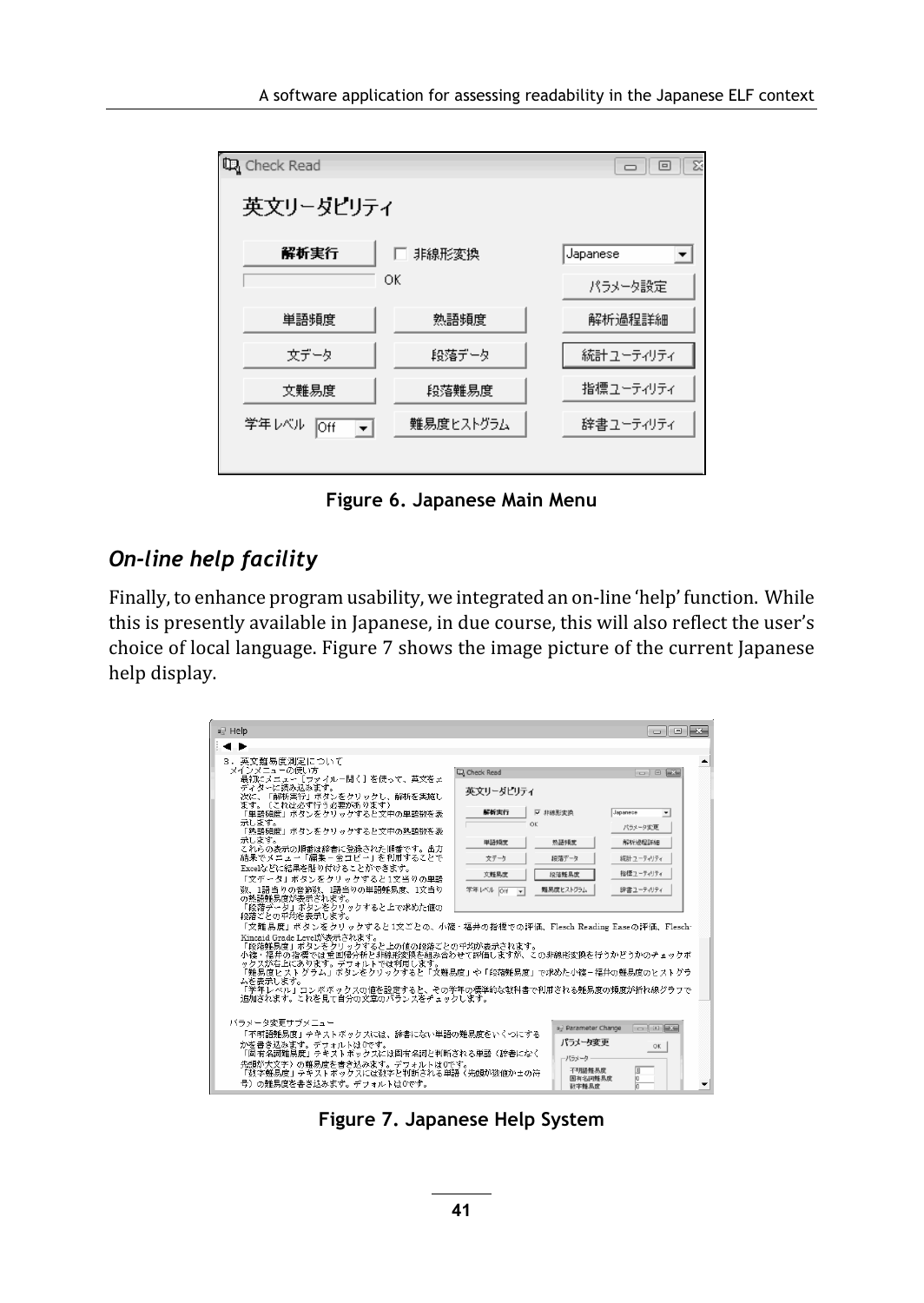# Usability testing

As a further step toward enhancing the usability of our developing system, we engaged the assistance of several academics with a research background in humancomputer interaction. These experts have conducted a usability study on the prototype of version 2 and provided helpful feedback on how best to accommodate users engaging in readability analysis. Input from these analytical studies of the interface used in the Ozasa-Fukui Year Level Program will be reflected in the forthcoming revision of this program.

# **Conclusions**

In the context of our work on readability index development, we have produced the Ozasa-Fukui Year Level Program. This was the basis for our index development and is now being revised in order to afford a general readability measurement facility for use in the Japanese EFL context.

To this end, we have taken the initial version of the program and simplified its main menu. Support for end-user languages has been extended through multilingualization of the main menu, and the addition of a help function. The number of buttons on the user interface has been reduced to the essentials and other functions have been isolated from the main menu. We have also aimed to make the main menu more colourful and efficient for the general user.

Our short-term goal is to have a public release of the readability index (by means of the Ozasa-Fukui Year Level Program). Through wider use and the feedback thereby generated, we may better improve the usability of our program. This release will also include a user manual for general users, both in Japanese and English and should prove beneficial in helping EFL teachers apply our readability index for their professional use. In so doing, we believe that they can better determine the grade level for sample English texts and so achieve Palmer's requirement to 'observe the gradation in the study of the semantic aspect of the language'.

# Acknowledgement

The present study is funded by the Grants-in-Aid for Scientific Research ((c)1, No. 19520535) of the Japan Society for the Promotion of Science. The authors express their appreciation for this financial support to the Japan Society for the Promotion of Science.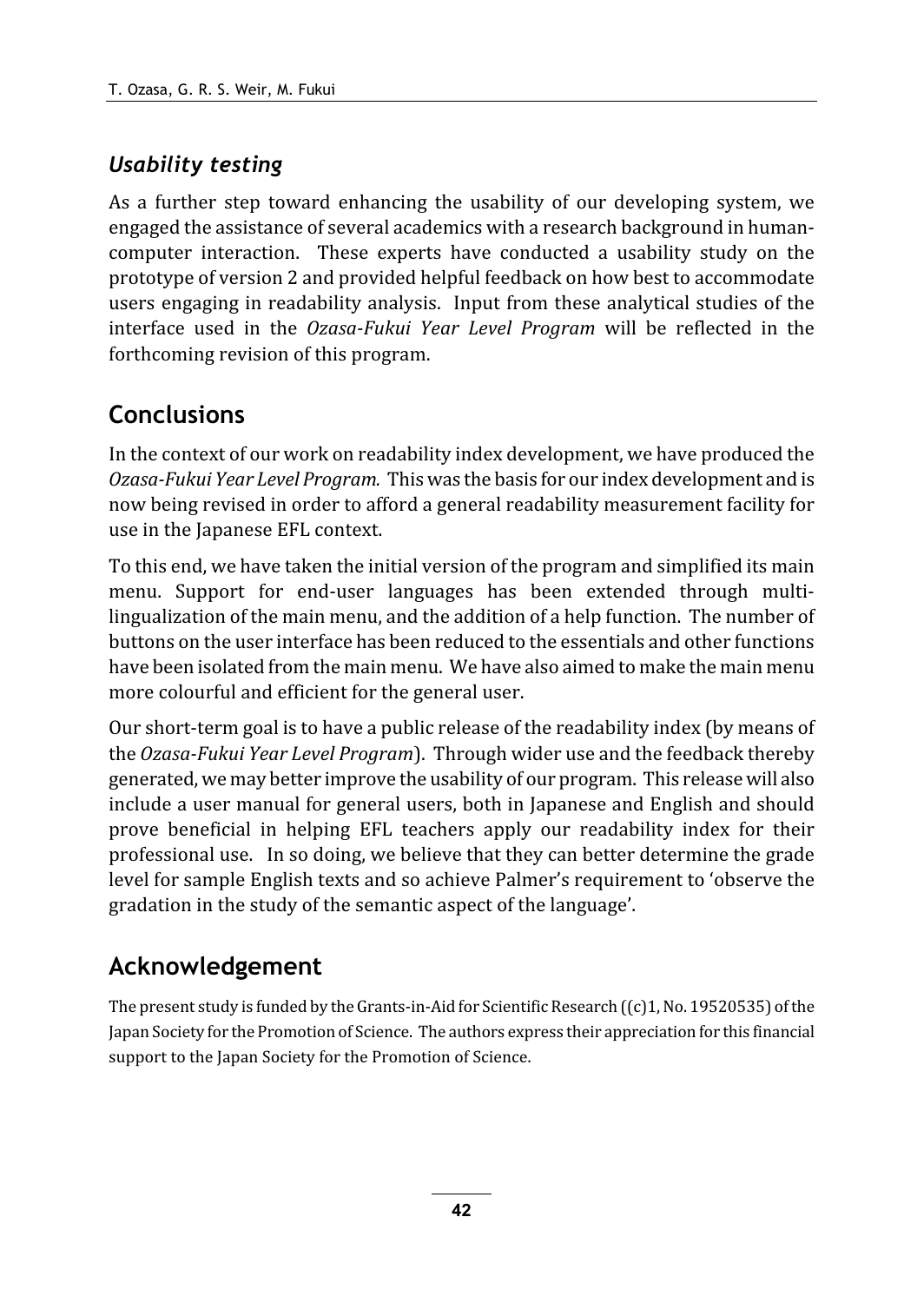### References

- Anagnostou, N. K., & Weir, G. R. S. (2006). From corpus-based collocation frequencies to readability measure. ICT in the Analysis, Teaching and Learning of Languages (ICTATLL Workshop) (pp. 33- 46). Glasgow, U.K.
- Anagnostou, N. K., & Weir, G. R. S. (2007). Average collocation frequency as an indicator of semantic complexity. ICT in the Analysis, Teaching and Learning of Languages(ICTATLL Workshop) (pp. 43-48). Hiroshima, Japan.
- Barnes C. J. (1884). New national readers. New York: A.S. Barnes.
- Connaster, B.R. (1999). Last rites for readability formulas in technical communication, Journal of Technical Writing and Communication, 29(3) (pp. 271–287).
- Dening W. (1887). English Readers: The High School Series. Tokyo: Mombusho Publishing Bureau.
- Fujimoto-Adamson, N. (2006). Globalization and history of English education in Japan, Asian EFL Journal, 8(3), Article 13.
- Imura, M. (2003). English education in Japan during the past 200 years. Taishukan Shoten, Tokyo (In Japanese).
- JACET (2003). List of 8000 basic words. basic word list revision committee. Tokyo: Japan Association of College English Teachers (JACET).
- Kanda N. (1903). Kanda's New Series of English Readers (Revised Edition). Tokyo: Sanseido.
- Kumamoto, K. (1907). New English Drill Books. Tokyo: Kaiseikan.
- Oakland, T., & Lane, H.B. (2004). Language, reading, and readability formulas: Implications for developing and adapting tests. International Journal of Testing, 4(3), 239-252.
- Okakura, Y. (1907). The globe readers. Tokyo: Dainippon Tosho.
- Ozasa, T., & Weir, G. R. S (2009). Evaluating a newly developed index for readability measurement of Japanese EFL textbooks. Proceedings of 14th Conference of Pan-Pacific Association of Applied Linguistics (pp. 59-62). Tokyo, Japan.
- Palmer, H.E. (1921). The principles of language study. Harrup, London.
- Palmer, H. E. (1926). The Standard English readers. Tokyo: IRET.
- Saeki, Y. (1902). Standard choice readers. Tokyo: Shobido.
- Sanders, C. W. (1861). Sanders' union readers. New York: Iveson, Phinney, Blakeman & Co.
- Sasaki, M. (2008). The 150-year history of English language assessment in Japanese education. Language Testing, 25, 63-83.
- Sawamura, T. (1939). Girls' pacific readers. Tokyo: Kairyudo.
- Seisoku Mombusho Eigo Tokuhon (1889). Education Ministry English readers. Tokyo: Education Ministry.
- Shimaoka, T. (1996). Sunshine English course (1, 2, 3). Tokyo: Kairyudo.
- Smith R. C. (1998). The Palmer-Hornby contribution to English teaching in Japan. International Journal of Lexicography, 11, 269-291.